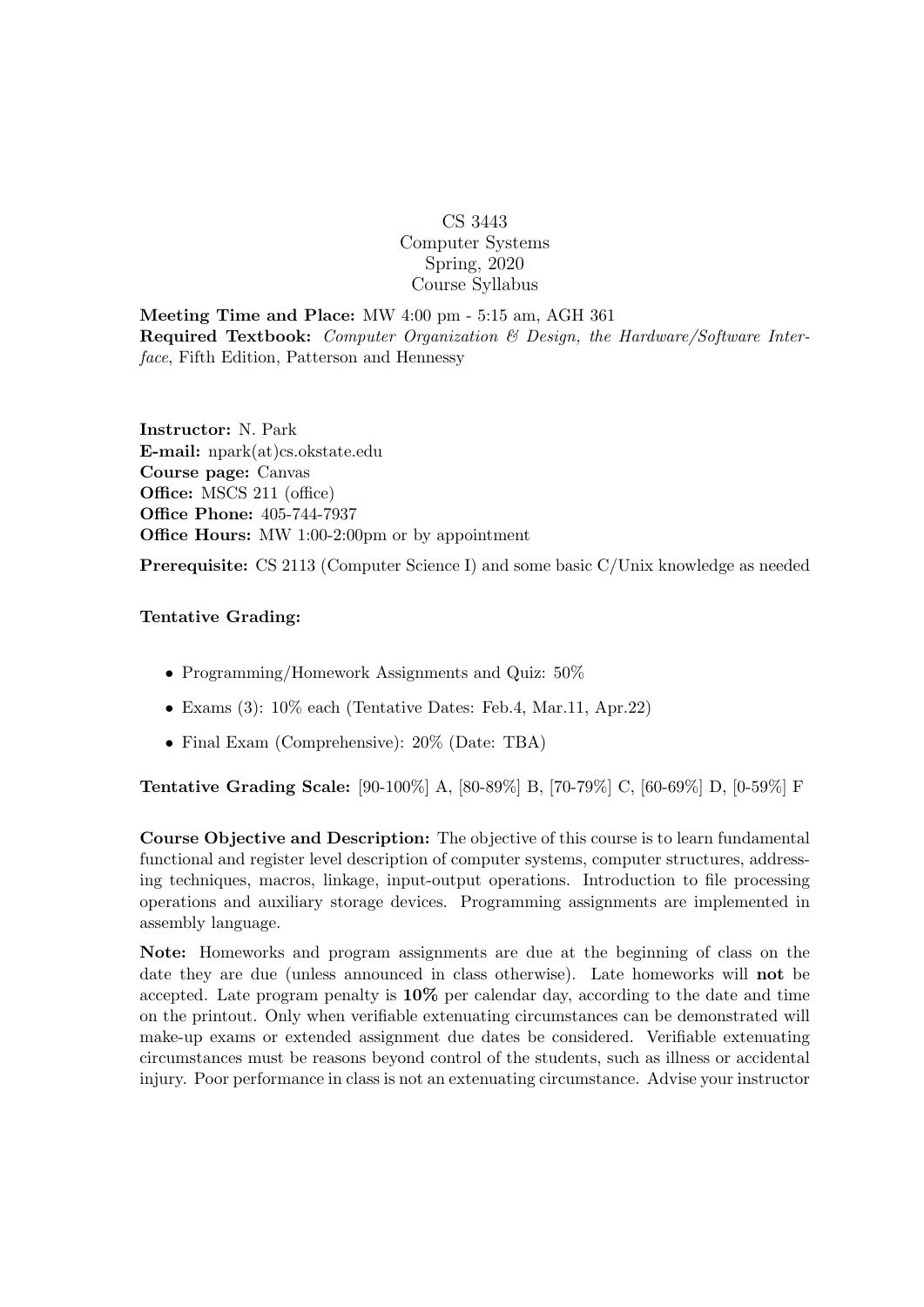of the verifiable extenuating circumstances in advance or as soon as possible. In such situations, the date and nature of the make-up exams and the extended due dates for the assignments will be decided by the instructor.

Attendance Policy: As this is an online course, regularly check your D2L page for the course.

Collaboration Policy: Discussion of techniques and ideas covered in class is encouraged. However, every line of on all assignments must be your own.

- In programming assignments, discussion of techniques in a natural language (such as English) is allowed, but a discussion in a computer or algorithmic language is not allowed. (Computer language discussions and questions are to be limited to the language and should not concern the assignment.) Stealing, giving or receiving any code, drawings, diagrams, texts or designs is not allowed.
- As for examinations, instructions will be provided how to arrange test center if needed one and etc beofre the exams.
- Students who do not comply with the above described collaboration policy will receive a grade of F in the course. Furthermore, the case will be reported to the University Officials.
- 50% Rule: For any student to be eligible to receive a passing grade, the student must have earned at least 50% of the total points in each of two areas: (1) programs and other assignments, and (2) tests. Any student whose grades do not satisfy the 50% Rule will automatically receive a grade of F in the course regardless of the total points earned.

## Course Outline:

- 1. Overview
- 2. Data Representation
	- Binary numbers
	- Conversion to/from binary, octal, hexadecimal
	- Floating point representation
- 3. Memory and Bit Operations
	- Lineary array of bytes
	- Pointer
	- Bitwise operation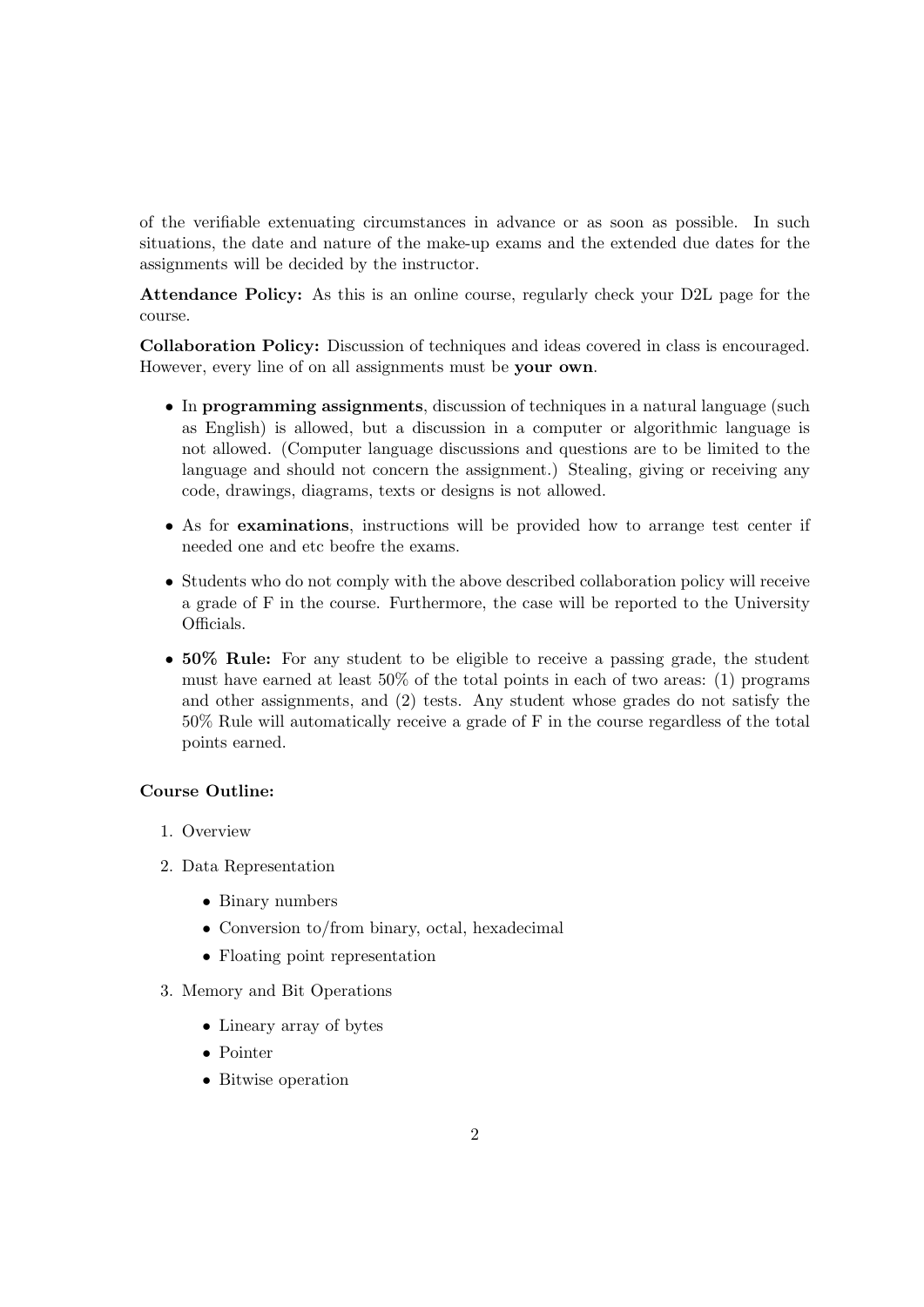- 4. Instruction Set Architecture (ISA)
	- Bridge between software and the processor (CPU)
	- Accumulator
	- Stack
	- General purpose registers
	- Load/store
- 5. MIPS ISA
	- Assembler
	- Pseudo instructions
	- System calls
	- Procedure calls
	- SPIM, other ISAs
- 6. Basics of Logic Design
	- Boolean functions
	- Logic gates
	- Multiplexers
	- Adder
	- Arithmetic logic unit (ALU)
- 7. The ALU and Memory Elements
	- Circuit realization of a given boolean function
	- Add/subtract/overflow/compare/bitwise operation
	- Shifter
	- Memory elements: SR latch, D latch, D flip flop
	- Tri-state drivers and bus communication
	- Register files
	- Control signals
- 8. Integer and FP Arithmetic
	- Integer multiplication
	- Integer division
	- Floating point arithmetic